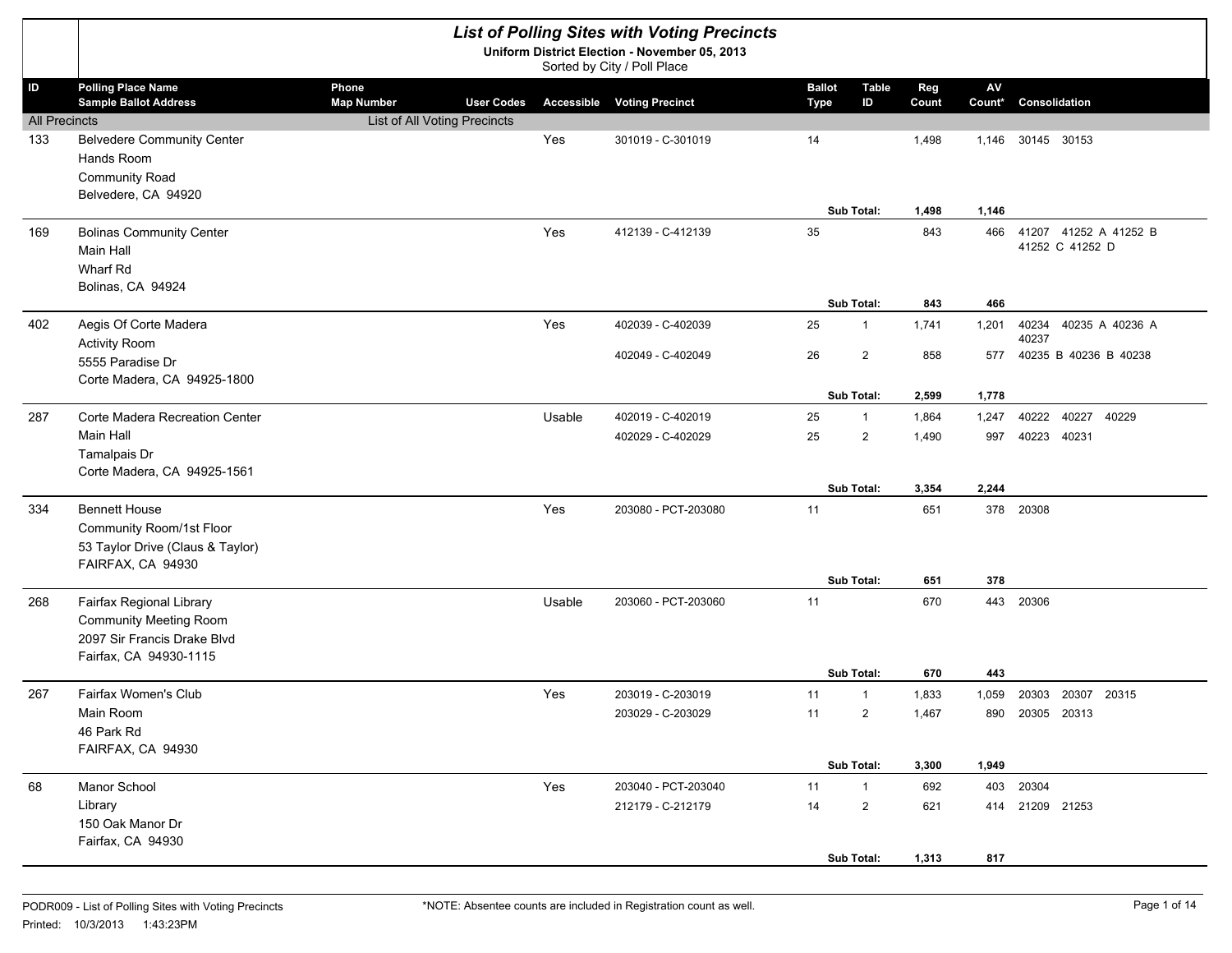| $\mathsf{ID}$        | <b>Polling Place Name</b><br><b>Sample Ballot Address</b> | Phone<br><b>Map Number</b>   | <b>User Codes</b> | Accessible | <b>Voting Precinct</b> | <b>Ballot</b><br><b>Type</b> | <b>Table</b><br>ID | Reg<br>Count | ${\sf AV}$<br>Count* | Consolidation                      |
|----------------------|-----------------------------------------------------------|------------------------------|-------------------|------------|------------------------|------------------------------|--------------------|--------------|----------------------|------------------------------------|
| <b>All Precincts</b> |                                                           | List of All Voting Precincts |                   |            |                        |                              |                    |              |                      |                                    |
| 356                  | Cape Marin                                                |                              |                   | Yes        | 204059 - C-204059      | 12                           | $\mathbf{1}$       | 1,637        | 1,148                | 20449 20451<br>20452 A<br>20452 B  |
|                      | Clubhouse<br>1 Laderman Ln                                |                              |                   |            | 404059 - C-404059      | 27                           | $\overline{2}$     | 453          |                      | 312 40433 A                        |
|                      | Greenbrae, CA 94904-2482                                  |                              |                   |            |                        |                              | Sub Total:         | 2,090        | 1,460                |                                    |
| 260                  | The Tamalpais                                             |                              |                   | Yes        | 204390 - PCT-204390    | 12                           |                    | 706          | 522                  | 20439                              |
|                      | Auditorium<br>501 Via Casitas                             |                              |                   |            |                        |                              |                    |              |                      |                                    |
|                      | Greenbrae, CA 94904                                       |                              |                   |            |                        |                              |                    |              |                      |                                    |
|                      |                                                           |                              |                   |            |                        |                              | <b>Sub Total:</b>  | 706          | 522                  |                                    |
| 307                  | Inverness Fire House<br><b>Community Room</b>             |                              |                   | Yes        | 412510 - PCT-412510    | 31                           |                    | 571          |                      | 341 41251                          |
|                      | 50 Inverness Way                                          |                              |                   |            |                        |                              |                    |              |                      |                                    |
|                      | INVERNESS, CA 94937                                       |                              |                   |            |                        |                              | Sub Total:         | 571          | 341                  |                                    |
| 75                   | Anthony Bacich School                                     |                              |                   | Yes        | 212199 - C-212199      | 17                           |                    | 927          | 684                  | 21233 B 21233 C 21236 A            |
|                      | <b>Community Center</b>                                   |                              |                   |            |                        |                              |                    |              |                      |                                    |
|                      | 699 Sir Francis Drake Blvd.                               |                              |                   |            |                        |                              |                    |              |                      |                                    |
|                      | KENTFIELD, CA 94904                                       |                              |                   |            |                        |                              | Sub Total:         | 927          | 684                  |                                    |
| 77                   | Kentfield Fire Station                                    |                              |                   | Yes        | 212300 - PCT-212300    | 17                           |                    | 717          |                      | 498 21230                          |
|                      | Engine Room                                               |                              |                   |            |                        |                              |                    |              |                      |                                    |
|                      | 1004 Sir Francis Drake Blvd<br>KENTFIELD, CA 94904        |                              |                   |            |                        |                              |                    |              |                      |                                    |
|                      |                                                           |                              |                   |            |                        |                              | Sub Total:         | 717          | 498                  |                                    |
| 274                  | St Sebastian's Church                                     |                              |                   | Yes        | 204049 - C-204049      | 12                           | $\mathbf{1}$       | 984          | 688                  | 20442 20446                        |
|                      | Parish Hall                                               |                              |                   |            | 212209 - C-212209      | 17                           | $\overline{2}$     | 1,085        | 806                  | 21243 21248                        |
|                      | 373 Bon Air Rd<br>KENTFIELD, CA 94904                     |                              |                   |            |                        |                              |                    |              |                      |                                    |
|                      |                                                           |                              |                   |            |                        |                              | Sub Total:         | 2,069        | 1,494                |                                    |
| 193                  | Larkspur Recreation Department                            |                              |                   | Yes        | 204410 - PCT-204410    | 13                           | $\mathbf{1}$       | 508          | 360                  | 20441                              |
|                      | Larkspur Community Room<br>240 Doherty Drive              |                              |                   |            | 404250 - PCT-404250    | 13                           | $\overline{2}$     | 322          | 250                  | 40425                              |
|                      | Larkspur, CA 94939                                        |                              |                   |            |                        |                              |                    |              |                      |                                    |
|                      |                                                           |                              |                   |            |                        |                              | Sub Total:         | 830          | 610                  |                                    |
| 372                  | Masonic Lodge<br>Main Hall                                |                              |                   | No         | 204039 - C-204039      | 12                           | $\mathbf{1}$       | 396          | 250                  | 20432 A 20432 B 20432 C<br>20432 G |
|                      | 1122 Magnolia Ave                                         |                              |                   |            | 204069 - C-204069      | 13                           | 2                  | 536          | 407                  | 20432 D 20432 E 20432 F            |
|                      | LARKSPUR, CA 94939                                        |                              |                   |            | 212189 - C-212189      | 17                           | 3                  | 1,500        | 1,101                | 21229 B 21229 C 21229 D<br>21231   |
|                      |                                                           |                              |                   |            |                        |                              | Sub Total:         | 2,432        | 1,758                |                                    |
| 196                  | Redwoods Presbyterian Church                              |                              |                   | Usable     | 204079 - C-204079      | $13$                         |                    | 2,440        | 1,654                | 20435 20440 20447                  |
|                      | Fellowship Hall<br>110 Magnolia Ave                       |                              |                   |            |                        |                              |                    |              |                      |                                    |
|                      | LARKSPUR, CA 94939                                        |                              |                   |            |                        |                              |                    |              |                      |                                    |

PODR009 - List of Polling Sites with Voting Precincts Printed: 10/3/2013 1:43:23PM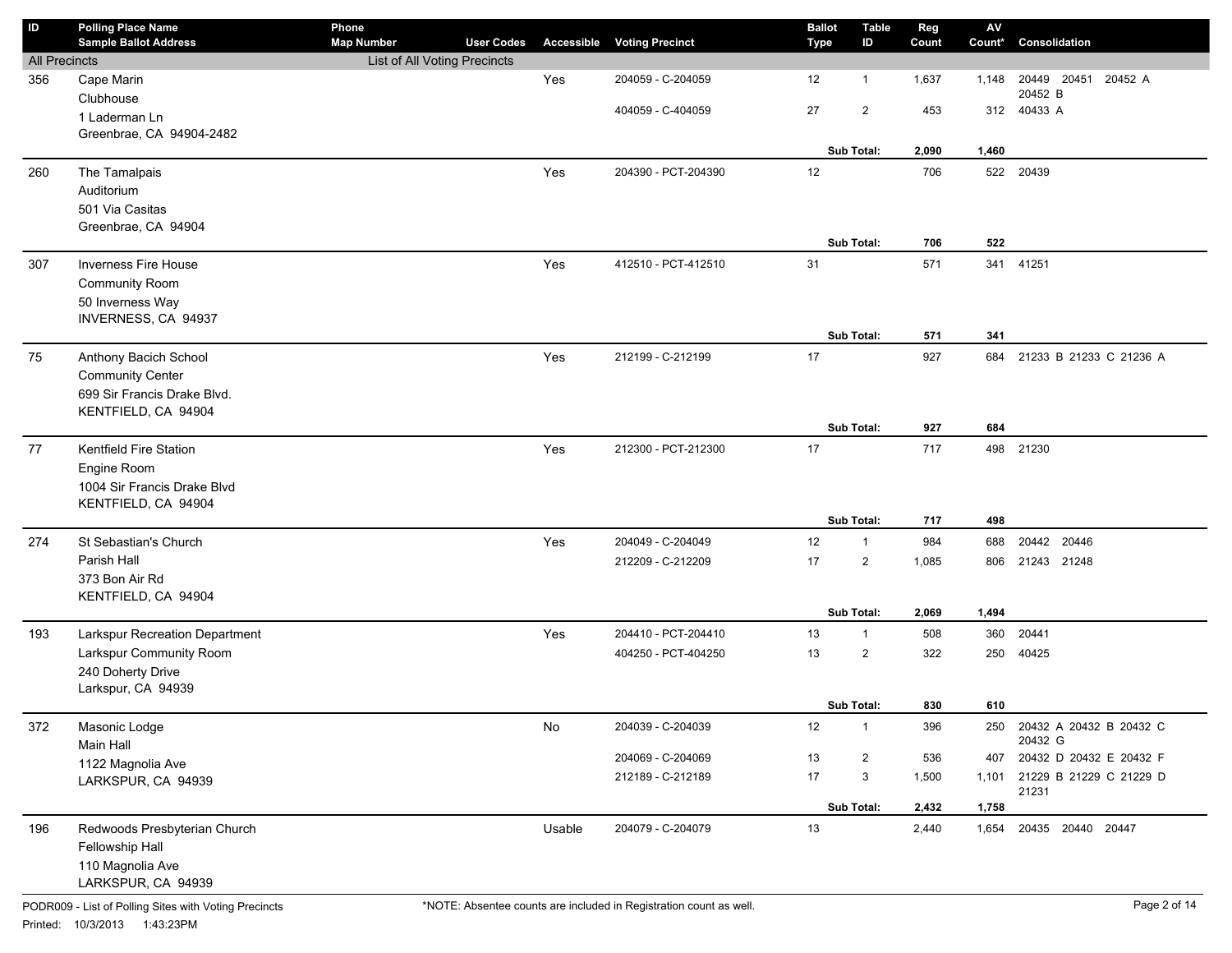| ID                   | <b>Polling Place Name</b><br><b>Sample Ballot Address</b>                                                    | Phone<br><b>Map Number</b>   | <b>User Codes</b> |        | <b>Accessible Voting Precinct</b> | <b>Ballot</b><br><b>Type</b> | <b>Table</b><br>ID | Reg<br>Count | ${\sf AV}$<br>Count* | Consolidation                                    |
|----------------------|--------------------------------------------------------------------------------------------------------------|------------------------------|-------------------|--------|-----------------------------------|------------------------------|--------------------|--------------|----------------------|--------------------------------------------------|
| <b>All Precincts</b> |                                                                                                              | List of All Voting Precincts |                   |        |                                   |                              |                    |              |                      |                                                  |
|                      |                                                                                                              |                              |                   |        |                                   |                              | Sub Total:         | 2,440        | 1,654                |                                                  |
| 364                  | Marguerita C. Johnson Senior Center<br>Multi-purpose Room                                                    |                              |                   | No     | 312199 - C-312199                 | 14                           | $\mathbf{1}$       | 895          | 507                  | 31227 B 31227 C 31227 D<br>31229 31235 B 31235 C |
|                      | 640 Drake Ave                                                                                                |                              |                   |        | 312209 - C-312209                 | 14                           | $\overline{a}$     | 1,168        | 781                  | 31228 31235 A                                    |
|                      | Marin City, CA 94965                                                                                         |                              |                   |        |                                   |                              | Sub Total:         | 2,063        | 1,288                |                                                  |
| 112                  | Almonte Improvement Club<br>Large Hall<br>Almonte & Wisteria Way                                             |                              |                   | No     | 312169 - C-312169                 | 21                           |                    | 1,122        | 748                  | 31216 B 31216 C 31218 B<br>31225                 |
|                      | Mill Valley, CA 94941-4138                                                                                   |                              |                   |        |                                   |                              |                    |              |                      |                                                  |
|                      |                                                                                                              |                              |                   |        |                                   |                              | Sub Total:         | 1,122        | 748                  |                                                  |
| 114                  | Episcopal Church Of Our Savior<br>Lovell Entrance - Fireside Room<br>10 Old Mill St<br>MILL VALLEY, CA 94941 |                              |                   | Yes    | 305039 - C-305039                 | 19                           |                    | 1,557        | 1,059                | 30503 30504                                      |
|                      |                                                                                                              |                              |                   |        |                                   |                              | Sub Total:         | 1,557        | 1,059                |                                                  |
| 167                  | <b>Homestead Terrace</b><br><b>Community Room</b><br>110 Linden Ln<br>Mill Valley, CA 94941                  |                              |                   | Usable | 412179 - C-412179                 | 21                           |                    | 1,703        |                      | 1,139 41226 41228 41230                          |
|                      |                                                                                                              |                              |                   |        |                                   |                              | Sub Total:         | 1,703        | 1,139                |                                                  |
| 152                  | Marin Amateur Radio Club<br>Main Meeting Room<br>27 Shell Rd<br>Mill Valley, CA 94941                        |                              |                   | Usable | 312190 - PCT-312190               | 21                           |                    | 403          |                      | 208 31219                                        |
|                      |                                                                                                              |                              |                   |        |                                   |                              | Sub Total:         | 403          | 208                  |                                                  |
| 308                  | Mill Valley City Hall<br>2nd Floor Conference Room<br>26 Corte Madera Ave<br>MILL VALLEY, CA 94941           |                              |                   | Usable | 305050 - PCT-305050               | 19                           | Sub Total:         | 738<br>738   | 486<br>486           | 30505                                            |
| 396                  | Mill Valley Community Ctr                                                                                    |                              |                   | Yes    | 305069 - C-305069                 | 19                           | $\mathbf{1}$       | 1,573        | 1,122                | 30510 30511 30521                                |
|                      | Forest Room<br>180 Camino Alto                                                                               |                              |                   |        | 305079 - C-305079                 | 19                           | $\overline{2}$     | 1,619        | 1,203                | 30513 30515 30520                                |
|                      | Mill Valley, CA 94941-4603                                                                                   |                              |                   |        |                                   |                              | Sub Total:         | 3,192        | 2,325                |                                                  |
| 418                  | Muir Woods Park Community Association<br>Main Room<br>40 Ridge Ave<br>Mill Valley, CA 94941-1783             |                              |                   | Usable | 412240 - PCT-412240               | 14                           | Sub Total:         | 512<br>512   | 314                  | 314 41224                                        |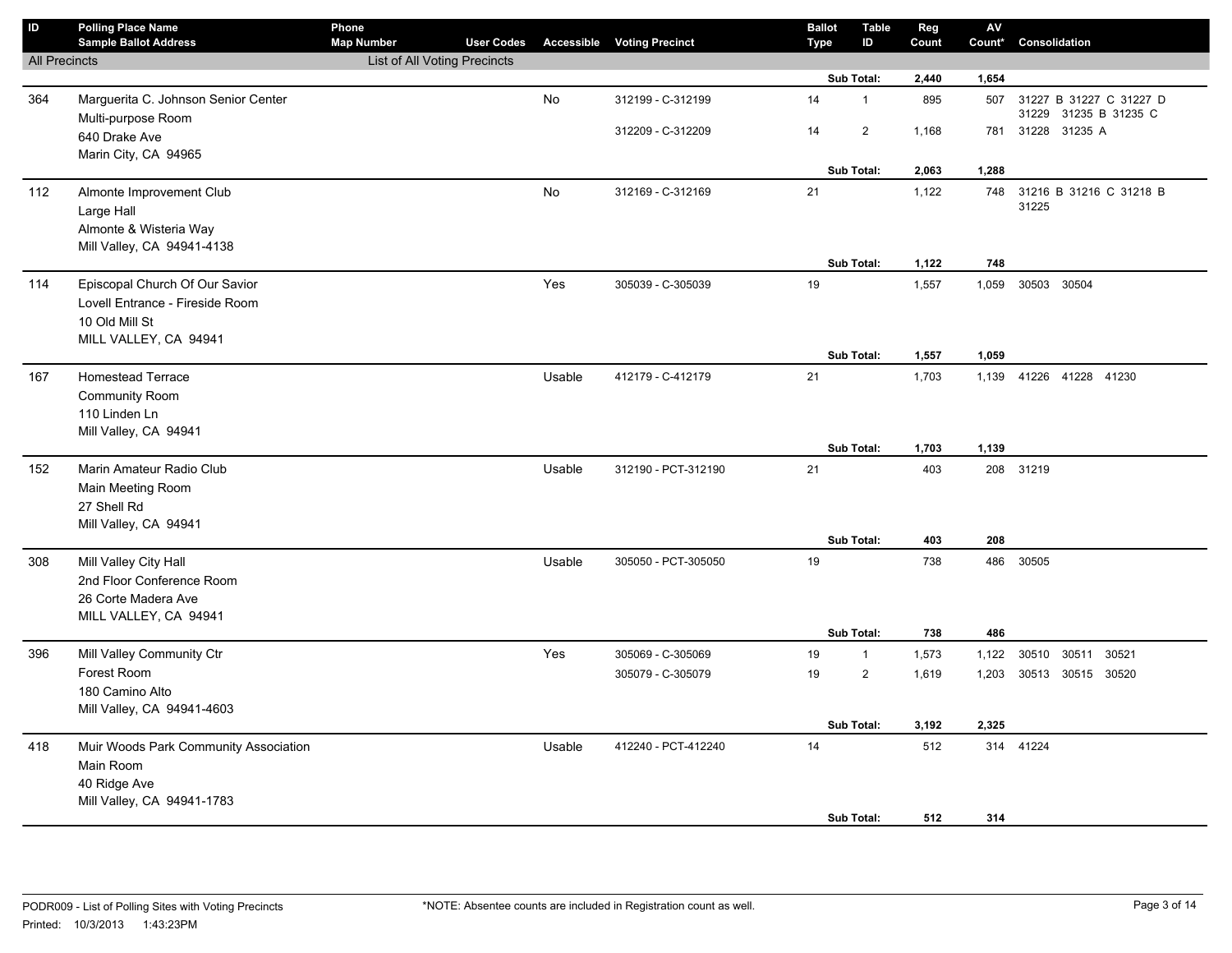| $\mathsf{ID}$        | <b>Polling Place Name</b><br><b>Sample Ballot Address</b> | Phone                                             | <b>User Codes</b> | Accessible |                        | <b>Ballot</b> | <b>Table</b>   | Reg   | $\mathsf{AV}$ | Consolidation           |
|----------------------|-----------------------------------------------------------|---------------------------------------------------|-------------------|------------|------------------------|---------------|----------------|-------|---------------|-------------------------|
| <b>All Precincts</b> |                                                           | <b>Map Number</b><br>List of All Voting Precincts |                   |            | <b>Voting Precinct</b> | <b>Type</b>   | ID             | Count | Count*        |                         |
| 278                  | Our Lady Of Mt Carmel Church                              |                                                   |                   | No         | 305029 - C-305029      | 19            |                | 1,417 | 933           | 30501<br>30502          |
|                      | O Brien Hall (use Church Park Lot)                        |                                                   |                   |            |                        |               |                |       |               |                         |
|                      | 3 Oakdale Ave                                             |                                                   |                   |            |                        |               |                |       |               |                         |
|                      | Mill Valley, CA 94941                                     |                                                   |                   |            |                        |               |                |       |               |                         |
|                      |                                                           |                                                   |                   |            |                        |               | Sub Total:     | 1,417 | 933           |                         |
| 280                  | Park School                                               |                                                   |                   | No         | 305049 - C-305049      | 19            | $\mathbf{1}$   | 1,358 | 912           | 30506 B 30507<br>30509  |
|                      | Multi-purpose Room/gym                                    |                                                   |                   |            | 305059 - C-305059      | 19            | $\overline{2}$ | 1,408 | 972           | 30506 C 30508           |
|                      | 360 E. Blithedale Ave                                     |                                                   |                   |            |                        |               |                |       |               |                         |
|                      | Mill Valley, CA 94941-2140                                |                                                   |                   |            |                        |               |                |       |               |                         |
|                      |                                                           |                                                   |                   |            |                        |               | Sub Total:     | 2,766 | 1,884         |                         |
| 311                  | So Marin Fire Protection Dist                             |                                                   |                   | Yes        | 312189 - C-312189      | 24            |                | 1,407 | 965           | 31240 31242 31243       |
|                      | <b>Training Room</b>                                      |                                                   |                   |            |                        |               |                |       |               |                         |
|                      | 308 Reed Blvd                                             |                                                   |                   |            |                        |               |                |       |               |                         |
|                      | MILL VALLEY, CA 94941                                     |                                                   |                   |            |                        |               | Sub Total:     | 1,407 | 965           |                         |
| 342                  | Tam Valley Community Ctr                                  |                                                   |                   | Yes        | 312149 - C-312149      | 22            | $\mathbf{1}$   | 2,127 | 1,481         | 31214 31217 31224 31226 |
|                      | Main Auditorium Hall                                      |                                                   |                   |            |                        |               |                |       |               | D                       |
|                      | 203 Marin Ave                                             |                                                   |                   |            | 312159 - C-312159      | 22            | $\overline{2}$ | 1,839 | 1,206         | 31216 A 31222 31223     |
|                      | Mill Valley, CA 94941-4068                                |                                                   |                   |            |                        |               |                |       |               | 31226 C 31226 E         |
|                      |                                                           |                                                   |                   |            |                        |               | Sub Total:     | 3,966 | 2,687         |                         |
| 164                  | Muir Beach Community Center                               |                                                   |                   | Yes        | 412200 - PCT-412200    | 14            |                | 285   |               | 172 41220               |
|                      | Main Meeting Room                                         |                                                   |                   |            |                        |               |                |       |               |                         |
|                      | 19 Seacape Dr                                             |                                                   |                   |            |                        |               |                |       |               |                         |
|                      | Muir Beach, CA 94965                                      |                                                   |                   |            |                        |               |                |       |               |                         |
|                      |                                                           |                                                   |                   |            |                        |               | Sub Total:     | 285   | 172           |                         |
| 417                  | Nicasio School                                            |                                                   |                   | Yes        | 412119 - C-412119      | 14            |                | 444   | 270           | 41204 B 41204 C         |
|                      | Multi-purpose Room                                        |                                                   |                   |            |                        |               |                |       |               |                         |
|                      | 5555 Nicasio Valley Rd                                    |                                                   |                   |            |                        |               |                |       |               |                         |
|                      | Nicasio, CA 94946                                         |                                                   |                   |            |                        |               | Sub Total:     | 444   | 270           |                         |
| 211                  | All Saints Lutheran Church                                |                                                   |                   | Yes        | 406079 - C-406079      | 28            |                | 1,171 | 797           | 40613 40618             |
|                      | Fireside Room                                             |                                                   |                   |            |                        |               |                |       |               |                         |
|                      | 2 San Marin Dr                                            |                                                   |                   |            |                        |               |                |       |               |                         |
|                      | Novato, CA 94945-1118                                     |                                                   |                   |            |                        |               |                |       |               |                         |
|                      |                                                           |                                                   |                   |            |                        |               | Sub Total:     | 1,171 | 797           |                         |
| 206                  | Atria Tamalpais Senior Living                             |                                                   |                   | Yes        | 506070 - PCT-506070    | 28            |                | 654   |               | 419 50607               |
|                      | <b>Activity Room</b>                                      |                                                   |                   |            |                        |               |                |       |               |                         |
|                      | 853 Tamalpais Ave                                         |                                                   |                   |            |                        |               |                |       |               |                         |
|                      | NOVATO, CA 94947                                          |                                                   |                   |            |                        |               |                |       |               |                         |
|                      |                                                           |                                                   |                   |            |                        |               | Sub Total:     | 654   | 419           |                         |
| 201                  | Bahia Clubhouse                                           |                                                   |                   | Yes        | 506150 - PCT-506150    | 28            |                | 699   |               | 468 50615               |
|                      | 3008 Topaz Drive                                          |                                                   |                   |            |                        |               |                |       |               |                         |
|                      | Novato, CA 94945-1547                                     |                                                   |                   |            |                        |               |                |       |               |                         |
|                      |                                                           |                                                   |                   |            |                        |               |                |       |               |                         |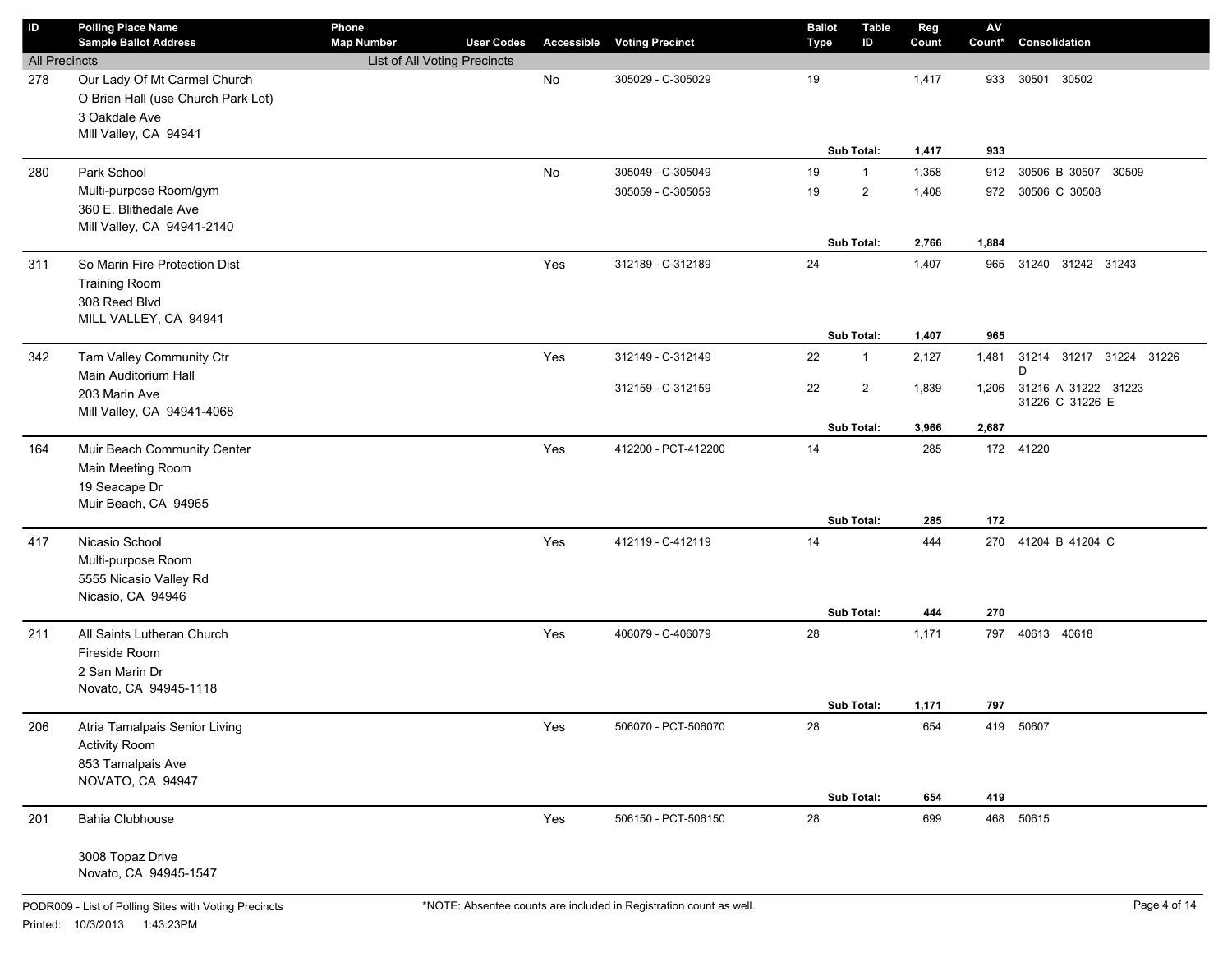| $\sf ID$             | <b>Polling Place Name</b><br><b>Sample Ballot Address</b>                                                      | Phone<br><b>Map Number</b>   | <b>User Codes</b> |        | <b>Accessible Voting Precinct</b> | <b>Ballot</b><br><b>Type</b> | <b>Table</b><br>ID                    | Reg<br>Count   | ${\sf AV}$<br>Count* | Consolidation           |
|----------------------|----------------------------------------------------------------------------------------------------------------|------------------------------|-------------------|--------|-----------------------------------|------------------------------|---------------------------------------|----------------|----------------------|-------------------------|
| <b>All Precincts</b> |                                                                                                                | List of All Voting Precincts |                   |        |                                   |                              |                                       |                |                      |                         |
|                      |                                                                                                                |                              |                   |        |                                   |                              | Sub Total:                            | 699            | 468                  |                         |
| 349                  | <b>Bel Marin Community Center</b><br>Front Room<br>4 Montego Key<br>Novato, CA 94949-5301                      |                              |                   | Yes    | 506199 - C-506199                 | 33                           |                                       | 1,123          | 696                  | 51222 51232             |
|                      |                                                                                                                |                              |                   |        |                                   |                              | Sub Total:                            | 1,123          | 696                  |                         |
| 401                  | <b>Hamilton Arts Center</b><br>War Room 2nd Floor<br>500 Palm Dr<br>Novato, CA 94949-5004                      |                              |                   | Yes    | 506159 - C-506159                 | 28                           | Sub Total:                            | 1,492<br>1,492 | 1,048<br>1,048       | 50639 50641             |
| 370                  | Hill Community Room                                                                                            |                              |                   | Yes    | 506069 - C-506069                 | 28                           |                                       | 1,522          |                      | 982 50612 50616         |
|                      | Behind Margaret Todd Sr Center<br>1560 Hill Road<br>Novato, CA 94947-4002                                      |                              |                   |        |                                   |                              | Sub Total:                            | 1,522          | 982                  |                         |
| 218                  | Ignacio Hills Apartments                                                                                       |                              |                   | Usable | 506129 - C-506129                 | 28                           | $\mathbf{1}$                          | 1,521          | 1,131                | 50631 50633             |
|                      | Clubhouse<br>431 Ignacio Blvd<br>Novato, CA 94949                                                              |                              |                   |        | 512340 - PCT-512340               | 33                           | $\overline{2}$                        | 804            | 581                  | 51234                   |
|                      |                                                                                                                |                              |                   |        |                                   |                              | Sub Total:                            | 2,325          | 1,712                |                         |
| 229                  | Los Robles Mobile Home Park<br>Card Room<br>100 Roblar Dr<br>Novato, CA 94949-6133                             |                              |                   | Yes    | 506139 - C-506139                 | 28                           | Sub Total:                            | 921<br>921     | 595                  | 595 50635 50638         |
|                      |                                                                                                                |                              |                   | Yes    | 506169 - C-506169                 | 28                           | $\mathbf{1}$                          | 362            | 231                  | 50640 A 50640 D         |
| 230                  | Marin Valley Mobile Country Club<br>Main Hall<br>100 Marin Valley Dr<br>NOVATO, CA 94949                       |                              |                   |        | 506179 - C-506179                 | 38                           | $\overline{\mathbf{c}}$<br>Sub Total: | 376<br>738     | 275<br>506           | 50640 B 50640 C 50640 E |
| 228                  | Munoz Residence<br>Garage<br>575 Fairway Dr<br>Novato, CA 94949                                                |                              |                   | No     | 506119 - C-506119                 | 28                           | Sub Total:                            | 1,314<br>1,314 | 983<br>983           | 50629 50630             |
| 237                  | No Marin Water District Ofc<br>Front Lobby<br>End Of Rush Creek Place Off Redwood Bou<br>Novato, CA 94945-2426 |                              |                   | Yes    | 506029 - C-506029                 | 28                           | Sub Total:                            | 1,137<br>1,137 | 770<br>770           | 50602 50608             |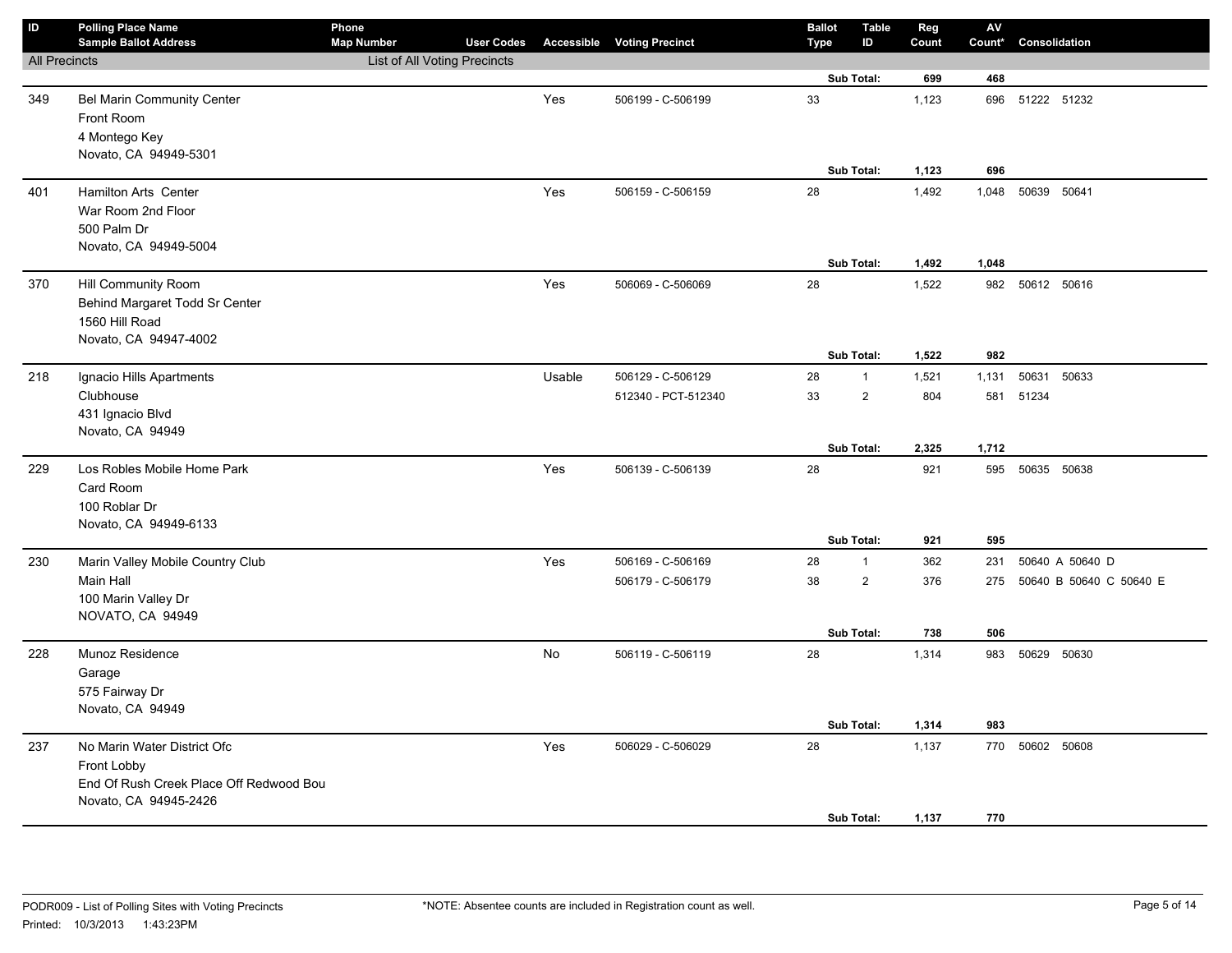| $\sf ID$             | <b>Polling Place Name</b><br><b>Sample Ballot Address</b>                                                       | Phone<br><b>Map Number</b>   | <b>User Codes</b> | Accessible | <b>Voting Precinct</b>                     | <b>Ballot</b><br><b>Type</b> | <b>Table</b><br>ID                      | Reg<br>Count   | $\mathsf{AV}$<br>Count* | Consolidation          |       |  |
|----------------------|-----------------------------------------------------------------------------------------------------------------|------------------------------|-------------------|------------|--------------------------------------------|------------------------------|-----------------------------------------|----------------|-------------------------|------------------------|-------|--|
| <b>All Precincts</b> |                                                                                                                 | List of All Voting Precincts |                   |            |                                            |                              |                                         |                |                         |                        |       |  |
| 234                  | Novato Fire Station #61<br>Second Floor Training Room<br>7025 Redwood Blvd<br>Novato, CA 94949                  |                              |                   | Yes        | 506059 - C-506059                          | 28                           | Sub Total:                              | 1,467          | 966<br>966              | 50611                  | 50617 |  |
|                      |                                                                                                                 |                              |                   |            |                                            |                              |                                         | 1,467          |                         |                        |       |  |
| 350                  | Novato Fire Station #62<br><b>Tower Training Room</b><br>450 Atherton Ave-corner Olive<br>Novato, CA 94945-3461 |                              |                   | Usable     | 506189 - C-506189                          | 33                           | Sub Total:                              | 1,373<br>1,373 | 936<br>936              | 51209 51218 51221      |       |  |
| 232                  | Novato Fire Station #63<br>Engine Room<br>65 San Ramon Way<br>Novato, CA 94945-1638                             |                              |                   | Yes        | 506019 - C-506019                          | 28                           |                                         | 1,509          | 1,009                   | 50601                  | 50603 |  |
|                      |                                                                                                                 |                              |                   |            |                                            |                              | Sub Total:                              | 1,509          | 1,009                   |                        |       |  |
| 373                  | Novato Oaks Inn<br>Lobby<br>215 Alameda Del Prado<br>Novato, CA 94949-6657                                      |                              |                   | No         | 506149 - C-506149                          | 28                           | Sub Total:                              | 1,273<br>1,273 | 850<br>850              | 50636 50637            |       |  |
| 205                  | Novato School District Offices<br>Conference Room 107<br>1015 Seventh St<br>Novato, CA 94945-2228               |                              |                   | Yes        | 506049 - C-506049                          | 28                           | Sub Total:                              | 1,572<br>1,572 | 1,003<br>1,003          | 50606 50610            |       |  |
| 203                  | Olive School<br>Multi-purpose Room<br>629 Plum St-park Lot Off Olive<br>Novato, CA 94945                        |                              |                   | Usable     | 506079 - C-506079                          | 28                           | Sub Total:                              | 1,574<br>1,574 | 1,106<br>1,106          | 50613 50619            |       |  |
| 423                  | Open Door Christian Church<br>Fellowship Hall<br>1915 Novato Blvd<br>Novato, CA 94947                           |                              |                   | Usable     | 406190 - PCT-406190                        | 28                           | Sub Total:                              | 707<br>707     | 504<br>504              | 40619                  |       |  |
| 175                  | Pleasant Valley School<br>Room E-2<br>755 Sutro Ave<br>Novato, CA 94947                                         |                              |                   | Yes        | 406069 - C-406069                          | 28                           | Sub Total:                              | 1,222<br>1,222 | 846                     | 846 40610 40612        |       |  |
| 210                  | Presbyterian Church Of Novato<br><b>Trevitt Hall</b><br>710 Wilson Ave<br>Novato, CA 94947                      |                              |                   | Yes        | 506140 - PCT-506140<br>512230 - PCT-512230 | 28<br>33                     | $\mathbf{1}$<br>$\overline{\mathbf{c}}$ | 784<br>667     |                         | 529 50614<br>466 51223 |       |  |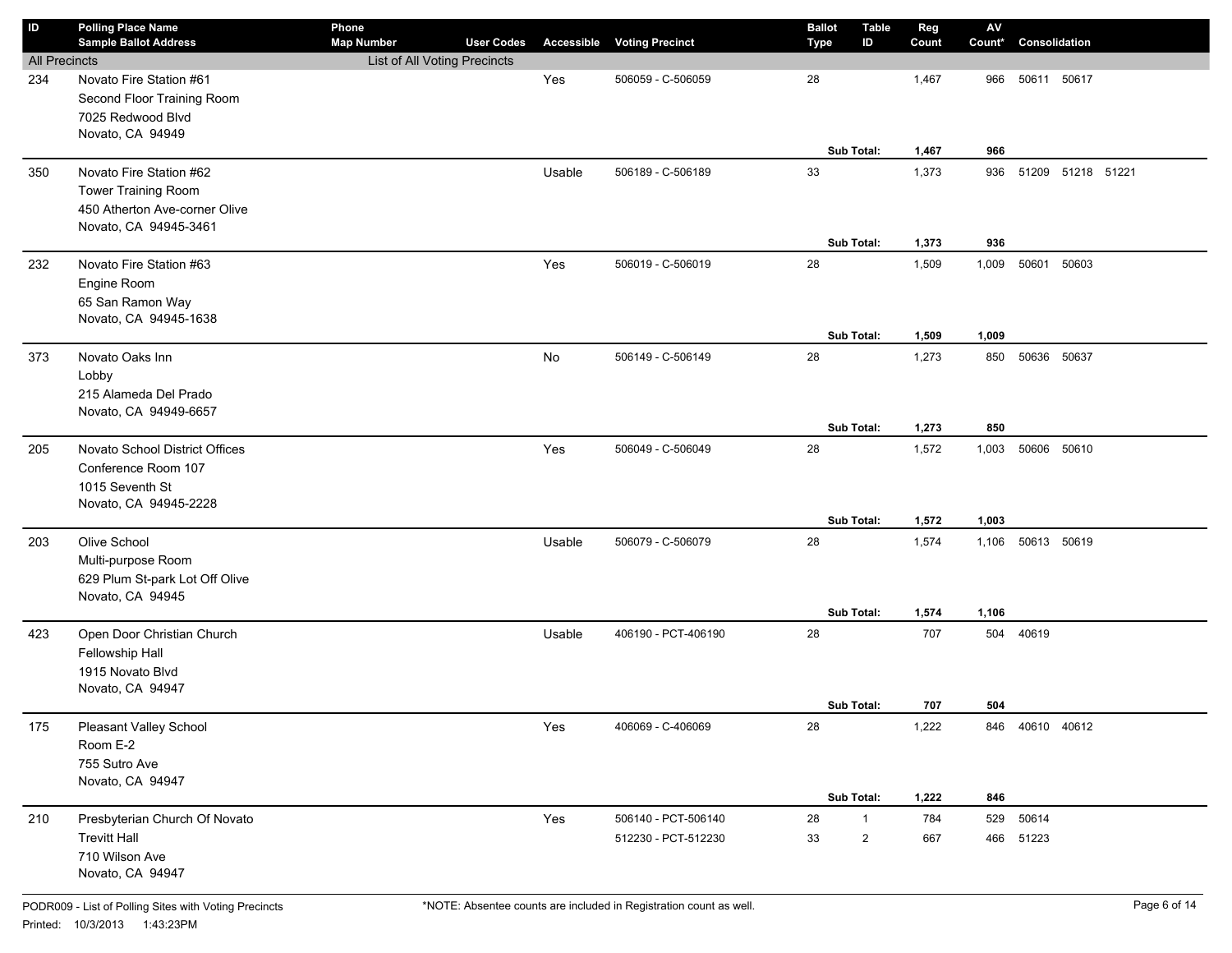| ID                   | <b>Polling Place Name</b><br><b>Sample Ballot Address</b>                                              | Phone<br><b>Map Number</b>          | <b>User Codes</b> |        | <b>Accessible Voting Precinct</b> | <b>Ballot</b><br><b>Type</b> | <b>Table</b><br>ID | Reg<br>Count   | $\mathsf{AV}$<br>Count* | Consolidation                            |
|----------------------|--------------------------------------------------------------------------------------------------------|-------------------------------------|-------------------|--------|-----------------------------------|------------------------------|--------------------|----------------|-------------------------|------------------------------------------|
| <b>All Precincts</b> |                                                                                                        | <b>List of All Voting Precincts</b> |                   |        |                                   |                              |                    |                |                         |                                          |
|                      |                                                                                                        |                                     |                   |        |                                   |                              | Sub Total:         | 1,451          | 995                     |                                          |
| 212                  | Seventh Day Adventist Church<br>Multi-purpose Room<br>495 San Marin Dr<br>Novato, CA 94945-1335        |                                     |                   | Yes    | 506039 - C-506039                 | 28                           |                    | 1,535          | 1,057                   | 50604<br>50605                           |
|                      |                                                                                                        |                                     |                   |        |                                   |                              | Sub Total:         | 1,535          | 1,057                   |                                          |
| 176                  | Sinaloa School<br>Library<br>2045 Vineyard Rd<br>Novato, CA 94947-3810                                 |                                     |                   | Yes    | 406170 - PCT-406170               | 28                           | Sub Total:         | 815<br>815     | 557                     | 557 40617                                |
| 374                  | United Methodist Church                                                                                |                                     |                   | Yes    | 506089 - C-506089                 | 28                           | $\mathbf{1}$       | 1,544          | 998                     | 50620<br>50626                           |
|                      | Social Hall                                                                                            |                                     |                   |        | 506099 - C-506099                 | 28                           | $\mathbf 2$        | 1,623          | 1,120                   | 50624<br>50627                           |
|                      | 1473 South Novato Blvd                                                                                 |                                     |                   |        | 506109 - C-506109                 | 28                           | 3                  | 1,606          | 1,133                   | 50625<br>50628                           |
|                      | NOVATO, CA 94947                                                                                       |                                     |                   |        |                                   |                              | Sub Total:         | 4,773          | 3,251                   |                                          |
| 161                  | Wild Horse Valley Clubhouse                                                                            |                                     |                   | Yes    | 406140 - PCT-406140               | 28                           | $\mathbf{1}$       | 784            | 559                     | 40614                                    |
|                      |                                                                                                        |                                     |                   |        | 412149 - C-412149                 | 33                           | $\overline{2}$     | 771            | 511                     | 41208 B 41208 C 41208 D                  |
|                      | 110 Wild Horse Valley Dr<br>Novato, CA 94947                                                           |                                     |                   |        |                                   |                              |                    |                |                         | 41208 E                                  |
|                      |                                                                                                        |                                     |                   |        |                                   |                              | Sub Total:         | 1,555          | 1,070                   |                                          |
| 285                  | Pt. Reyes Fire Station<br><b>Community Meeting Room</b><br>4th & B St<br>Point Reyes, CA 94956         |                                     |                   | Yes    | 412109 - C-412109                 | 31                           |                    | 1,146          | 727                     | 41203 41205 A 41205 C<br>41205 D 41205 E |
|                      |                                                                                                        |                                     |                   |        |                                   |                              | Sub Total:         | 1,146          | 727                     |                                          |
| 73                   | Ross School<br>Green Room<br>9 Lagunitas Rd<br>Ross, CA 94957                                          |                                     |                   | Yes    | 207089 - C-207089                 | 14                           | Sub Total:         | 1,617<br>1,617 | 1,123<br>1,123          | 20718 20719 C 20728                      |
| 83                   | American Legion Hall                                                                                   |                                     |                   | Usable | 208109 - C-208109                 | 16                           | $\mathbf{1}$       | 1,315          | 842                     | 20814 20821                              |
|                      | (log Cabin)<br>120 Veterans Place<br>San Anselmo, CA 94960                                             |                                     |                   |        | 208129 - C-208129                 | 16                           | $\overline{2}$     | 1,465          | 932                     | 20820 20822 20823                        |
|                      |                                                                                                        |                                     |                   |        |                                   |                              | Sub Total:         | 2,780          | 1,774                   |                                          |
| 54                   | First Presbyterian Church Of San Anselmo<br>Fireside Room<br>72 Kensington Rd<br>San Anselmo, CA 94960 |                                     |                   | Usable | 208119 - C-208119                 | 16                           | Sub Total:         | 1,328<br>1,328 | 854<br>854              | 20816 20824                              |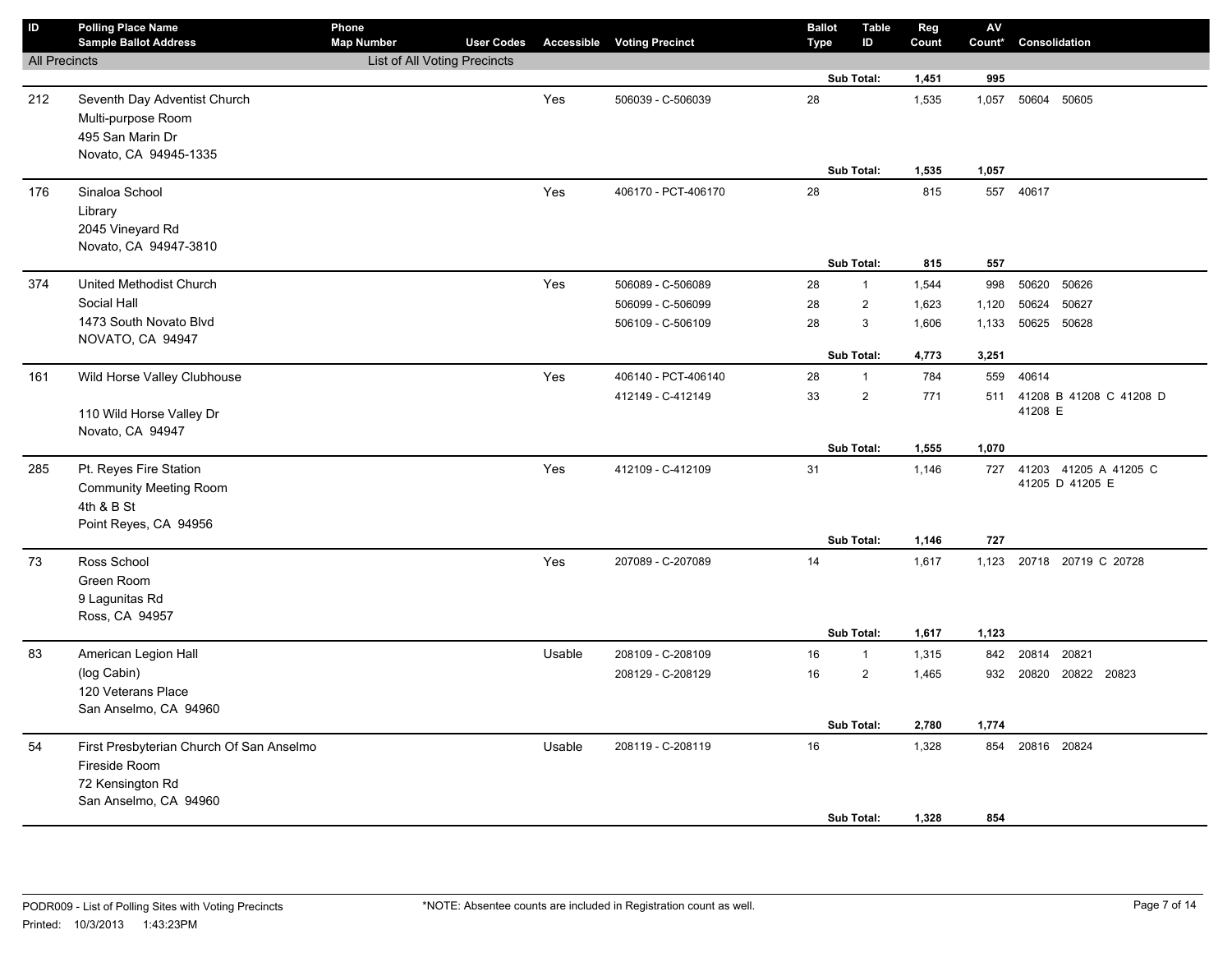| ID                   | <b>Polling Place Name</b><br><b>Sample Ballot Address</b> | Phone<br><b>Map Number</b>   | <b>User Codes</b> | Accessible | <b>Voting Precinct</b> | <b>Ballot</b><br>Type | Table<br>ID    | Reg<br>Count | $\mathsf{AV}$<br>Count* | Consolidation           |
|----------------------|-----------------------------------------------------------|------------------------------|-------------------|------------|------------------------|-----------------------|----------------|--------------|-------------------------|-------------------------|
| <b>All Precincts</b> |                                                           | List of All Voting Precincts |                   |            |                        |                       |                |              |                         |                         |
| 58                   | Ross Valley Fire Station #19                              |                              |                   | Usable     | 208250 - PCT-208250    | 16                    |                | 784          | 500                     | 20825                   |
|                      | Engine Room                                               |                              |                   |            |                        |                       |                |              |                         |                         |
|                      | 777 San Anselmo Ave                                       |                              |                   |            |                        |                       |                |              |                         |                         |
|                      | SAN ANSELMO, CA 94960                                     |                              |                   |            |                        |                       |                |              |                         |                         |
|                      |                                                           |                              |                   |            |                        |                       | Sub Total:     | 784          | 500                     |                         |
| 357                  | Ross Valley Fire Station #20                              |                              |                   | Yes        | 208099 - C-208099      | 16                    |                | 2,195        | 1,497                   | 20810 20811 20817       |
|                      | Engine Room                                               |                              |                   |            |                        |                       |                |              |                         |                         |
|                      | Arroyo & Butterfield Rd                                   |                              |                   |            |                        |                       |                |              |                         |                         |
|                      | San Anselmo, CA 94960-1262                                |                              |                   |            |                        |                       |                |              |                         |                         |
|                      |                                                           |                              |                   |            |                        |                       | Sub Total:     | 2,195        | 1,497                   |                         |
| 247                  | Sleepy Hollow Homes Association                           |                              |                   | Usable     | 212169 - C-212169      | 14                    |                | 1,847        | 1,234                   | 21201 21202 21212 21255 |
|                      | Main Room                                                 |                              |                   |            |                        |                       |                |              |                         |                         |
|                      | 1317 Butterfield Rd                                       |                              |                   |            |                        |                       |                |              |                         |                         |
|                      | San Anselmo, CA 94960-1055                                |                              |                   |            |                        |                       | Sub Total:     | 1,847        | 1,234                   |                         |
| 170                  | San Geronimo Valley Community Center                      |                              |                   | Yes        | 412129 - C-412129      | 34                    |                | 1,545        | 936                     | 41206 41211             |
|                      | West Room                                                 |                              |                   |            |                        |                       |                |              |                         |                         |
|                      | 6350 Sir Francis Drake Blvd                               |                              |                   |            |                        |                       |                |              |                         |                         |
|                      | San Geronimo, CA 94963                                    |                              |                   |            |                        |                       |                |              |                         |                         |
|                      |                                                           |                              |                   |            |                        |                       | Sub Total:     | 1,545        | 936                     |                         |
| 400                  | Aegis Of San Rafael                                       |                              |                   | No         | 109129 - C-109129      | 03                    |                | 578          | 365                     | 10932 A 10932 C 10932 E |
|                      | Living Room                                               |                              |                   |            |                        |                       |                |              |                         |                         |
|                      | 111 Merrydale Rd                                          |                              |                   |            |                        |                       |                |              |                         |                         |
|                      | San Rafael, CA 94903-4070                                 |                              |                   |            |                        |                       |                |              |                         |                         |
|                      |                                                           |                              |                   |            |                        |                       | Sub Total:     | 578          | 365                     |                         |
| 181                  | Albert J. Boro Community Center                           |                              |                   | Yes        | 409089 - C-409089      | 04                    |                | 1,731        | 1,147                   | 40946 40949 40950       |
|                      | Classroom 4 & 5                                           |                              |                   |            |                        |                       |                |              |                         |                         |
|                      | 50 Canal St<br>SAN RAFAEL, CA 94901                       |                              |                   |            |                        |                       |                |              |                         |                         |
|                      |                                                           |                              |                   |            |                        |                       | Sub Total:     | 1,731        | 1,147                   |                         |
| 424                  | Autodesk                                                  |                              |                   | Yes        | 109069 - C-109069      | 03                    | 1              | 779          | 555                     | 10919 A 10925           |
|                      | <b>Blackpool Centurion-use Outside Entrance</b>           |                              |                   |            | 109079 - C-109079      | 01                    | $\overline{2}$ | 543          | 361                     | 10919 B                 |
|                      | 111 Mc Innis Pkwy                                         |                              |                   |            |                        |                       |                |              |                         |                         |
|                      | San Rafael, CA 94903                                      |                              |                   |            |                        |                       |                |              |                         |                         |
|                      |                                                           |                              |                   |            |                        |                       | Sub Total:     | 1,322        | 916                     |                         |
| $\bf 8$              | Christ Presbyterian Church                                |                              |                   | Yes        | 109019 - C-109019      | 01                    | $\mathbf{1}$   | 1,564        | 1,061                   | 10903<br>10906          |
|                      | Sanctuary                                                 |                              |                   |            | 109029 - C-109029      | 01                    | $\overline{2}$ | 1,472        |                         | 975 10905 10910         |
|                      | 620 Del Ganado Rd                                         |                              |                   |            |                        |                       |                |              |                         |                         |
|                      | SAN RAFAEL, CA 94903                                      |                              |                   |            |                        |                       | Sub Total:     | 3,036        | 2,036                   |                         |
| 255                  | Coleman School                                            |                              |                   | Yes        | 109400 - PCT-109400    | 04                    |                | 798          |                         | 585 10940               |
|                      | Library                                                   |                              |                   |            |                        |                       |                |              |                         |                         |
|                      | 800 Belle Avenue                                          |                              |                   |            |                        |                       |                |              |                         |                         |
|                      | San Rafael, CA 94901                                      |                              |                   |            |                        |                       |                |              |                         |                         |
|                      |                                                           |                              |                   |            |                        |                       |                |              |                         |                         |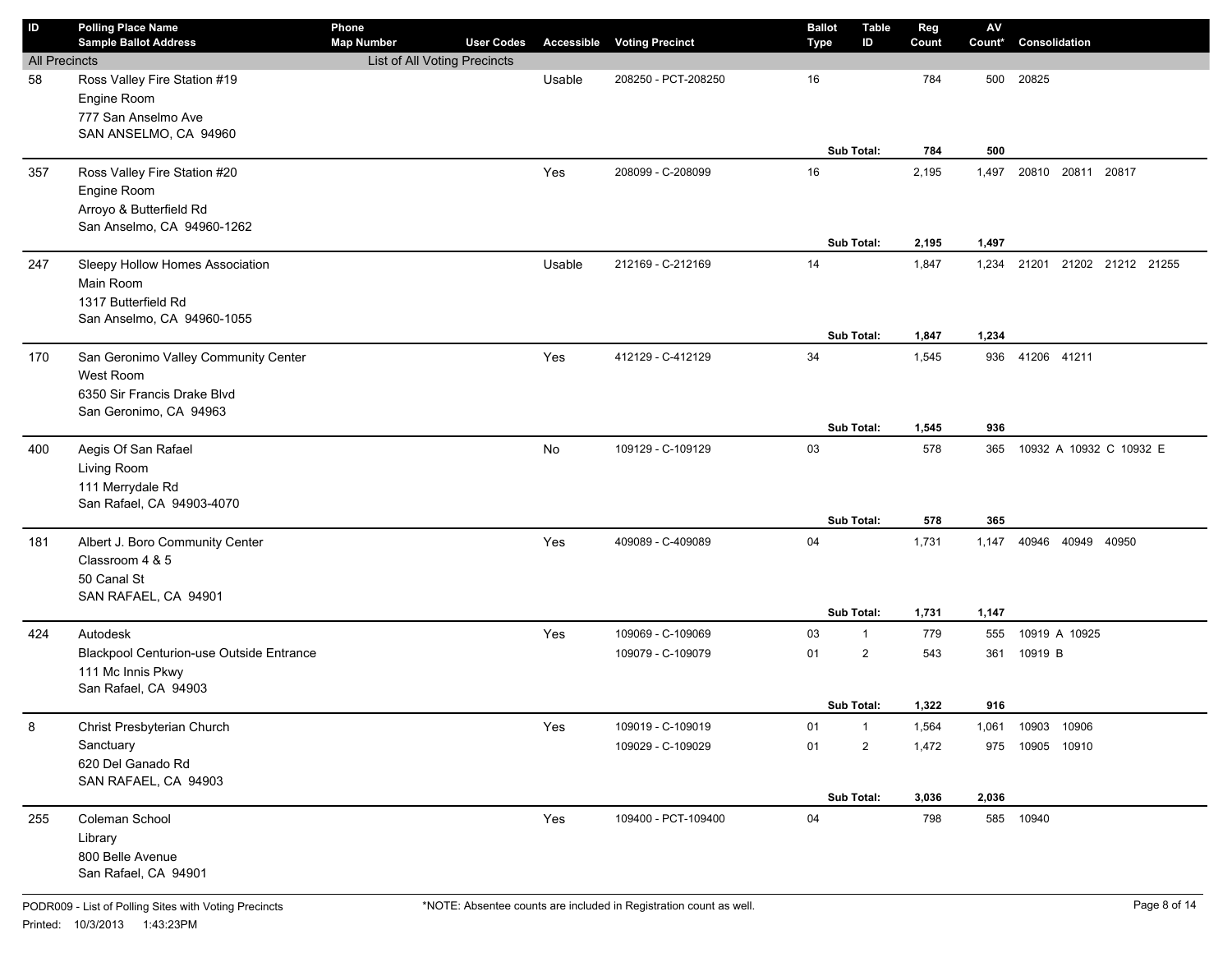| $\mathsf{ID}$        | <b>Polling Place Name</b><br><b>Sample Ballot Address</b>                                                                  | Phone<br><b>Map Number</b>          | <b>User Codes</b> |        | <b>Accessible Voting Precinct</b> | <b>Ballot</b><br><b>Type</b> | <b>Table</b><br>ID | Reg<br>Count   | AV<br>Count* | Consolidation                                  |
|----------------------|----------------------------------------------------------------------------------------------------------------------------|-------------------------------------|-------------------|--------|-----------------------------------|------------------------------|--------------------|----------------|--------------|------------------------------------------------|
| <b>All Precincts</b> |                                                                                                                            | <b>List of All Voting Precincts</b> |                   |        |                                   |                              |                    |                |              |                                                |
|                      |                                                                                                                            |                                     |                   |        |                                   |                              | Sub Total:         | 798            | 585          |                                                |
| 354                  | Contempo Marin<br>Main Room<br>400 Yosemite Rd<br>San Rafael, CA 94903-2232                                                |                                     |                   | Yes    | 109059 - C-109059                 | 01                           |                    | 1,479          | 1,037        | 10917 A 10917 C 10924 A                        |
|                      |                                                                                                                            |                                     |                   |        |                                   |                              | Sub Total:         | 1,479          | 1,037        |                                                |
| 39                   | Dixie School<br>Multi-purpose Room                                                                                         |                                     |                   | Usable | 112169 - C-112169                 | 06                           | $\mathbf{1}$       | 1,148          |              | 840 11201 A 11201 C 11202<br>11204             |
|                      | 1175 Idylberry Rd<br>SAN RAFAEL, CA 94903                                                                                  |                                     |                   |        | 112179 - C-112179                 | 07                           | $\overline{2}$     | 374            |              | 300 11201 B 11201 E                            |
|                      |                                                                                                                            |                                     |                   |        |                                   |                              | Sub Total:         | 1,522          | 1,140        |                                                |
| $\overline{4}$       | First Presbyterian Church of San Rafael<br>Chapel Lounge - entrance on Mission St.<br>1510 5th Ave<br>San Rafael, CA 94901 |                                     |                   | Yes    | 109109 - C-109109                 | 04                           |                    | 1,560          |              | 1,073 10929 10937                              |
|                      |                                                                                                                            |                                     |                   |        |                                   |                              | Sub Total:         | 1,560          | 1,073        |                                                |
| 19                   | Golden Hinde<br><b>Recreation Room</b>                                                                                     |                                     |                   | Yes    | 109049 - C-109049                 | 01                           | $\mathbf{1}$       | 889            |              | 649 10914 10923 B 10923 C<br>10923 E           |
|                      | 5 Golden Hinde Blv<br>SAN RAFAEL, CA 94903                                                                                 |                                     |                   |        | 112209 - C-112209                 | 06                           | $\overline{2}$     | 295            | 223          | 11222 A 11222 E                                |
|                      |                                                                                                                            |                                     |                   |        |                                   |                              | Sub Total:         | 1,184          | 872          |                                                |
| 319                  | Korean Presbyterian Church<br>Fellowship Room<br>635 Adrian Way<br>San Rafael, CA 94903                                    |                                     |                   | Yes    | 112229 - C-112229                 | $10\,$                       |                    | 687            |              | 412 11233 A 11233 D 11233 E<br>11233 G 11233 I |
|                      |                                                                                                                            |                                     |                   |        |                                   |                              | Sub Total:         | 687            | 412          |                                                |
| 343                  | Lincoln Hill Community Church<br>Fellowship Hall-upper Lot<br>1411 Lincoln Ave<br>San Rafael, CA 94901                     |                                     |                   | No     | 109119 - C-109119                 | 04                           | Sub Total:         | 1,469<br>1,469 | 932          | 932 10931 10939                                |
|                      |                                                                                                                            |                                     |                   |        |                                   | 01                           |                    |                |              |                                                |
| 20                   | Marin County Office Of Education<br><b>Community Room</b><br>1111 Las Gallinas Ave<br>San Rafael, CA 94903                 |                                     |                   | Yes    | 109039 - C-109039                 |                              |                    | 1,385          |              | 1,021 10909 A 10909 C 10915                    |
|                      |                                                                                                                            |                                     |                   |        |                                   |                              | Sub Total:         | 1,385          | 1,021        |                                                |
| 41                   | Marinwood Community Center                                                                                                 |                                     |                   | Yes    | 112189 - C-112189                 | 07                           | $\mathbf{1}$       | 1,388          | 906          | 11207 11218                                    |
|                      | <b>Reception Hall</b><br>775 Miller Creek Rd<br>San Rafael, CA 94903                                                       |                                     |                   |        | 112199 - C-112199                 | 07                           | $\overline{2}$     | 1,356          |              | 956 11211 11216                                |
|                      |                                                                                                                            |                                     |                   |        |                                   |                              | Sub Total:         | 2,744          | 1,862        |                                                |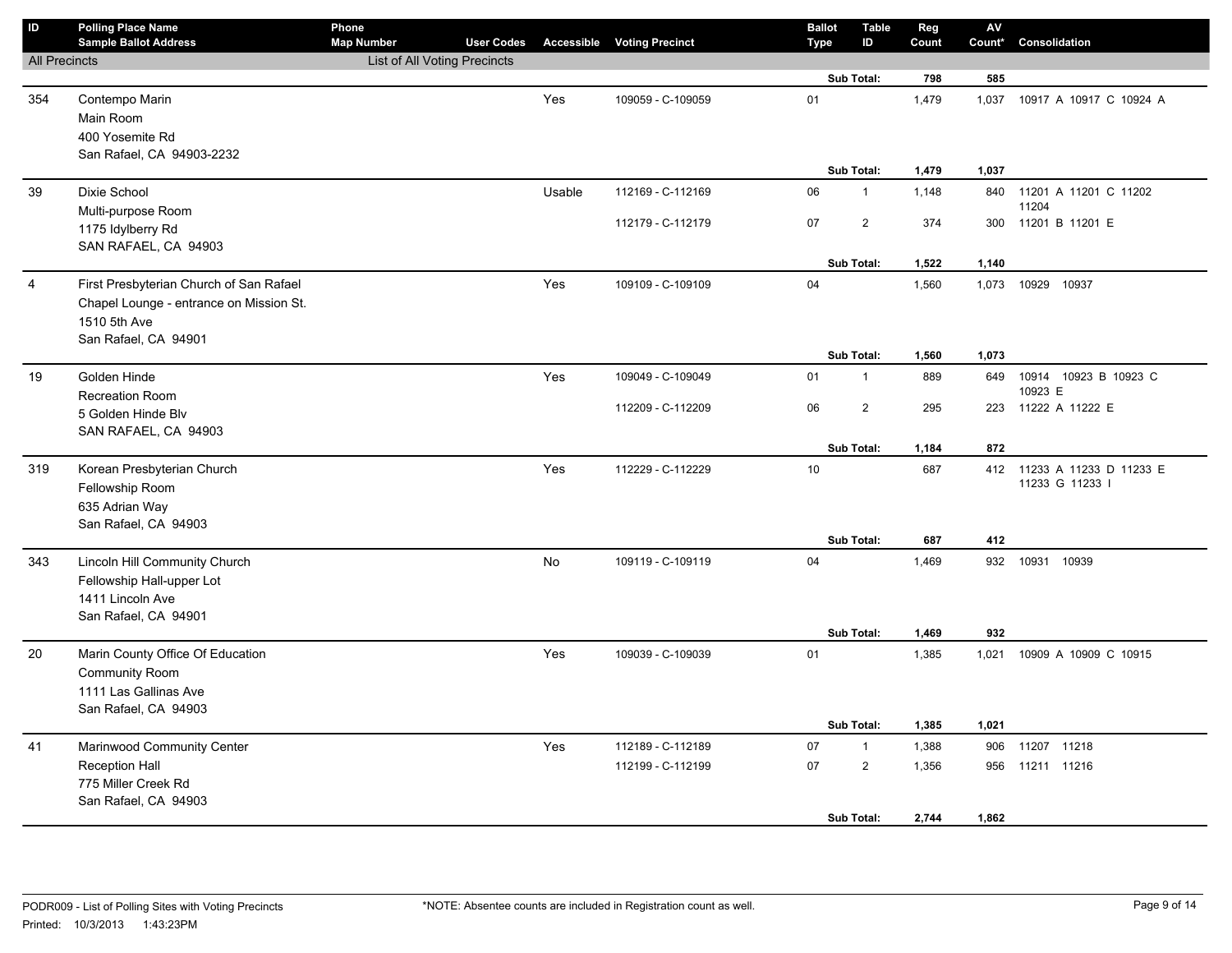| ID                   | <b>Polling Place Name</b><br><b>Sample Ballot Address</b>                                        | Phone<br><b>Map Number</b>   | <b>User Codes</b> | Accessible | <b>Voting Precinct</b>                   | <b>Ballot</b><br><b>Type</b> | Table<br>ID                    | Reg<br>Count   | $\mathsf{AV}$<br>Count* | Consolidation           |
|----------------------|--------------------------------------------------------------------------------------------------|------------------------------|-------------------|------------|------------------------------------------|------------------------------|--------------------------------|----------------|-------------------------|-------------------------|
| <b>All Precincts</b> |                                                                                                  | List of All Voting Precincts |                   |            |                                          |                              |                                |                |                         |                         |
| 383                  | Methodist Church Of San Rafael<br>Fireside Room<br>199 Greenfield Avenue<br>San Rafael, CA 94901 |                              |                   | Yes        | 208139 - C-208139                        | 16                           | Sub Total:                     | 1,329<br>1,329 | 920<br>920              | 20826 20827             |
| 16                   | Nazareth House                                                                                   |                              |                   | Yes        | 109080 - PCT-109080                      | 01                           |                                | 1,026          | 775                     | 10908                   |
|                      | Front Lobby<br>245 Nova Albion Way<br>SAN RAFAEL, CA 94903                                       |                              |                   |            |                                          |                              | Sub Total:                     | 1,026          | 775                     |                         |
| 3                    | Rotary Manor                                                                                     |                              |                   | Yes        | 109089 - C-109089                        | 04                           | $\mathbf{1}$                   | 1,480          | 990                     | 10930 A<br>10920        |
|                      | Community Room<br>1821 Fifth Ave<br>San Rafael, CA 94901                                         |                              |                   |            | 109099 - C-109099                        | 04                           | $\overline{2}$                 | 1,377          | 887                     | 10921 A 10921 B 10938   |
|                      |                                                                                                  |                              |                   |            |                                          |                              | Sub Total:                     | 2,857          | 1,877                   |                         |
| 359                  | San Rafael Community Center<br>Lounge<br>618 B St<br>SAN RAFAEL, CA 94901                        |                              |                   | Yes        | 209149 - C-209149                        | 04                           | <b>Sub Total:</b>              | 1,478<br>1,478 | 994<br>994              | 20934 A 20934 B 20938   |
| 425                  | San Rafael Corporate Center<br>Tamalpais Room<br>750 Lindaro St<br>San Rafael, CA 94901-6020     |                              |                   | Yes        | 209159 - C-209159                        | 04                           |                                | 2,266          | 1,495                   | 20937<br>20944 20945    |
|                      |                                                                                                  |                              |                   |            |                                          |                              | Sub Total:                     | 2,266          | 1,495                   |                         |
| 33                   | San Rafael Fire Sta #2<br>Apparatus Floor<br>210 3rd St<br>San Rafael, CA 94901                  |                              |                   | Usable     | 109159 - C-109159                        | 04                           |                                | 1,444          | 986<br>986              | 10945 10947 10948       |
|                      |                                                                                                  |                              |                   |            |                                          |                              | Sub Total:                     | 1,444          |                         |                         |
| 381                  | San Rafael Fire Station # 5<br>Apparatus Floor<br>955 Point San Pedro Rd<br>San Rafael, CA 94901 |                              |                   | Usable     | 109149 - C-109149<br>109360 - PCT-109360 | 04<br>04                     | $\mathbf{1}$<br>$\overline{c}$ | 1,449<br>862   | 1,047<br>643            | 10941<br>10942<br>10936 |
|                      |                                                                                                  |                              |                   |            |                                          |                              | Sub Total:                     | 2,311          | 1,690                   |                         |
| 28                   | St Luke Presbyterian Church                                                                      |                              |                   | No         | 109139 - C-109139                        | 04                           | $\mathbf{1}$                   | 1,361          | 1,023                   | 10935 10943             |
|                      | Bayview Room<br>10 Bayview Dr<br>SAN RAFAEL, CA 94901                                            |                              |                   |            | 112239 - C-112239                        | 09                           | $\overline{2}$                 | 781            | 544                     | 11244 11249             |
|                      |                                                                                                  |                              |                   |            |                                          |                              | Sub Total:                     | 2,142          | 1,567                   |                         |
| 26                   | <b>Trinity Community Church</b><br>Lobby<br>1675 Grand Ave<br>SAN RAFAEL, CA 94901               |                              |                   | Yes        | 109340 - PCT-109340                      | 04                           |                                | 795            |                         | 554 10934               |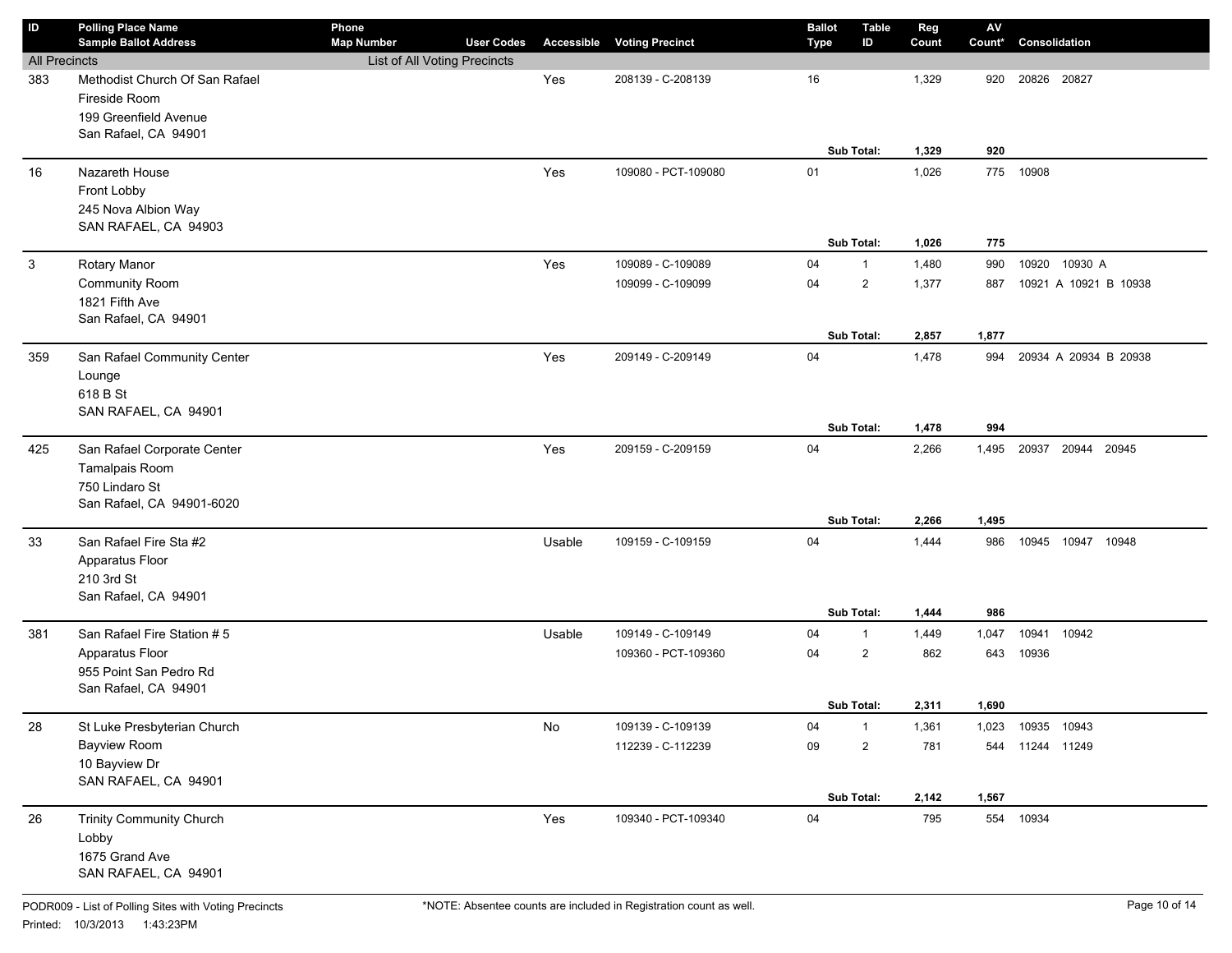| ID                   | <b>Polling Place Name</b><br><b>Sample Ballot Address</b>                                      | Phone<br><b>Map Number</b>   | <b>User Codes</b> |           | <b>Accessible Voting Precinct</b>      | <b>Ballot</b><br>Type | Table<br>ID                  | Reg<br>Count   | ${\sf AV}$<br>Count* | Consolidation                    |                         |
|----------------------|------------------------------------------------------------------------------------------------|------------------------------|-------------------|-----------|----------------------------------------|-----------------------|------------------------------|----------------|----------------------|----------------------------------|-------------------------|
| <b>All Precincts</b> |                                                                                                | List of All Voting Precincts |                   |           |                                        |                       |                              |                |                      |                                  |                         |
|                      |                                                                                                |                              |                   |           |                                        |                       | Sub Total:                   | 795            | 554                  |                                  |                         |
| 35                   | Venetia Oaks<br><b>Community Recreation Room</b><br>263 N San Pedro Rd<br>San Rafael, CA 94903 |                              |                   | Usable    | 112219 - C-112219                      | 10                    |                              | 1,837          | 1,226                | 11227 11228 11250                |                         |
|                      |                                                                                                |                              |                   |           |                                        |                       | Sub Total:                   | 1,837          | 1,226                |                                  |                         |
| 9                    | Villa Marin<br>Card Room<br>100 Thorndale Dr<br>SAN RAFAEL, CA 94903                           |                              |                   | Usable    | 109130 - PCT-109130                    | 01                    |                              | 592            | 457                  | 457 10913                        |                         |
|                      |                                                                                                |                              |                   |           |                                        |                       | Sub Total:                   | 592            |                      |                                  |                         |
| 387                  | Sausalito City Hall<br><b>Council Chambers</b><br>420 Litho Street<br>SAUSALITO, CA 94965      |                              |                   | Usable    | 310089 - C-310089<br>310109 - C-310109 | 21<br>21              | $\mathbf{1}$<br>$\mathbf 2$  | 1,383<br>1,570 | 1,015<br>1,020       | 31030 31031<br>31033 31034 31038 |                         |
|                      |                                                                                                |                              |                   |           |                                        |                       | Sub Total:                   | 2,953          | 2,035                |                                  |                         |
| 100                  | Sausalito Women's Club<br><b>Main Hall</b><br>120 Central Ave<br>Sausalito, CA 94965           |                              |                   | <b>No</b> | 310099 - C-310099                      | 21                    | Sub Total:                   | 1,542<br>1,542 | 1,099<br>1,099       | 31032 31036                      |                         |
| 101                  | Star Of Sea Catholic Church<br>Parish Hall<br>180 Harrison Ave<br>Sausalito, CA 94965          |                              |                   | Usable    | 310410 - PCT-310410                    | 21                    |                              | 643            |                      | 444 31041                        |                         |
|                      |                                                                                                |                              |                   |           |                                        |                       | Sub Total:                   | 643            | 444                  |                                  |                         |
| 168                  | Stinson Beach Community Center<br>Board Room<br>30 Belvedere<br>STINSON BEACH, CA 94970        |                              |                   | Yes       | 412159 - C-412159                      | 14                    | Sub Total:                   | 469<br>469     | 321<br>321           | 41209 41254                      |                         |
| 129                  | <b>Bel Aire School</b>                                                                         |                              |                   | Usable    | 311129 - C-311129                      | 21                    | $\mathbf{1}$                 | 1,392          | 1,006                | 31148 31149                      |                         |
|                      | Staff Developement Room<br>277 Karen Way<br>Tiburon, CA 94920                                  |                              |                   |           | 312219 - C-312219                      | 14                    | $\overline{2}$<br>Sub Total: | 654<br>2,046   | 491<br>1,497         | 31247 31251 31258                |                         |
| 124                  | Del Mar School<br>P. E. Classroom<br>105 Avenida Miraflores<br>Tiburon, CA 94920               | Christine/ofc                |                   | Yes       | 311119 - C-311119                      | 14                    | Sub Total:                   | 1,971<br>1,971 | 1,476<br>1,476       | 31151 31152                      | 31144 A 31144 D 31144 E |
|                      |                                                                                                |                              |                   |           |                                        |                       |                              |                |                      |                                  |                         |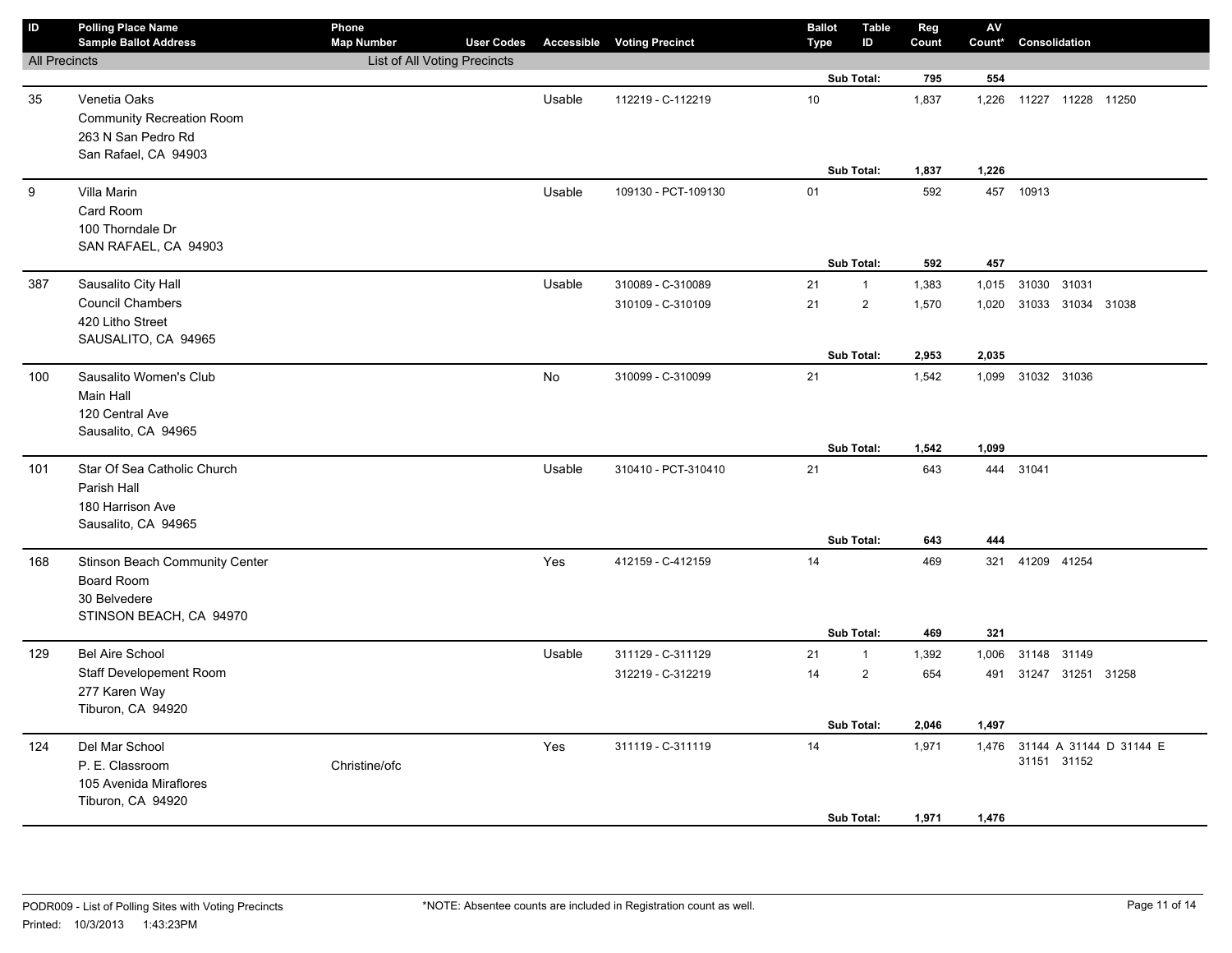| ID                   | <b>Polling Place Name</b><br><b>Sample Ballot Address</b> | Phone<br><b>Map Number</b>   | <b>User Codes</b> | Accessible | <b>Voting Precinct</b> | <b>Ballot</b><br>Type | Table<br>ID | Reg<br>Count | AV<br>Count* | Consolidation                                      |
|----------------------|-----------------------------------------------------------|------------------------------|-------------------|------------|------------------------|-----------------------|-------------|--------------|--------------|----------------------------------------------------|
| <b>All Precincts</b> |                                                           | List of All Voting Precincts |                   |            |                        |                       |             |              |              |                                                    |
| 122                  | Tiburon Baptist Church                                    |                              |                   | Yes        | 312179 - C-312179      | 24                    |             | 1,266        | 916          | 31237 31246                                        |
|                      | Conference Room                                           |                              |                   |            | 312390 - PCT-312390    | 21                    | 2           | 408          | 302          | 31239                                              |
|                      | 445 Greenwood Beach Rd                                    |                              |                   |            |                        |                       |             |              |              |                                                    |
|                      | TIBURON, CA 94920                                         |                              |                   |            |                        |                       |             |              |              |                                                    |
|                      |                                                           |                              |                   |            |                        |                       | Sub Total:  | 1,674        | 1,218        |                                                    |
| 335                  | <b>Tiburon Town Hall</b>                                  |                              |                   | Yes        | 311139 - C-311139      | 14                    |             | 2,331        | 1,677        | 31154 31155 31156 31157                            |
|                      | <b>Council Chambers</b>                                   |                              |                   |            |                        |                       |             |              |              |                                                    |
|                      | 1505 Tiburon Blvd                                         |                              |                   |            |                        |                       |             |              |              |                                                    |
|                      | Tiburon, CA 94920                                         |                              |                   |            |                        |                       |             |              |              |                                                    |
|                      |                                                           |                              |                   |            |                        |                       | Sub Total:  | 2,331        | 1,677        |                                                    |
| 407                  | Tomales Regional History Center                           |                              |                   | Yes        | 412099 - C-412099      | 31                    |             | 556          | 398          | 41201 D 41201 E 41201 F                            |
|                      | Downstairs Meeting Room                                   |                              |                   |            |                        |                       |             |              |              | 41201 G 41201 H 41201 I<br>41201 J 41201 K 41201 L |
|                      | 26701 State Route 1                                       |                              |                   |            |                        |                       |             |              |              |                                                    |
|                      | Tomales, CA 94971-0262                                    |                              |                   |            |                        |                       |             |              |              |                                                    |
|                      |                                                           |                              |                   |            |                        |                       | Sub Total:  | 556          | 398          |                                                    |
| 172                  | Woodacre Improvement Club                                 |                              |                   | Yes        | 412169 - C-412169      | 34                    |             | 1,108        | 688          | 41215 41216 G 41216 H                              |
|                      | Main Hall                                                 |                              |                   |            |                        |                       |             |              |              |                                                    |
|                      | 1 Garden Way                                              |                              |                   |            |                        |                       |             |              |              |                                                    |
|                      | WOODACRE, CA 94973                                        |                              |                   |            |                        |                       |             |              |              |                                                    |
|                      |                                                           |                              |                   |            |                        |                       | Sub Total:  | 1,108        | 688          |                                                    |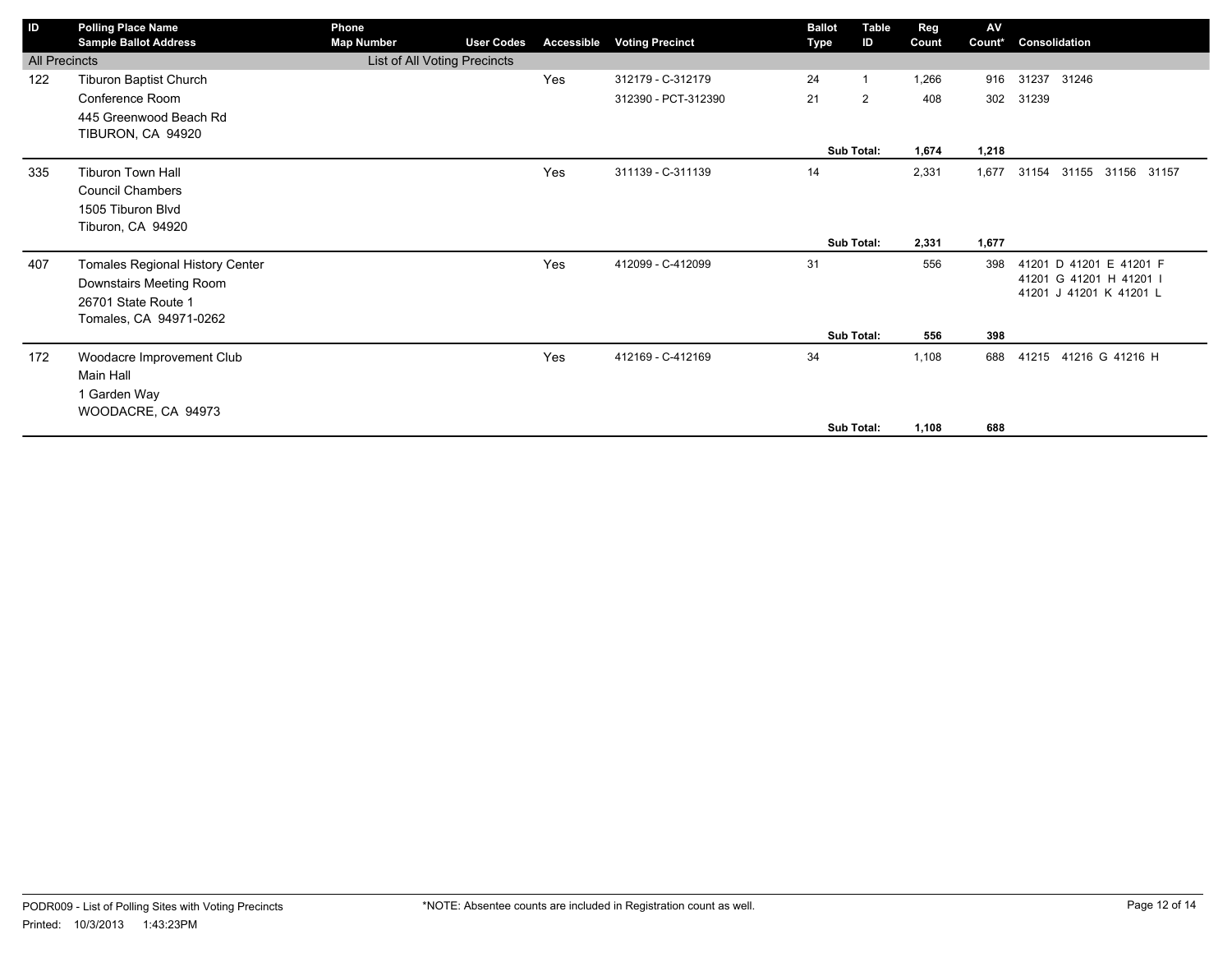| l ID                                        | <b>Polling Place Name</b><br><b>Sample Ballot Address</b> | <b>Phone</b><br><b>Map Number</b> |  |  | User Codes Accessible Voting Precinct | <b>Ballot</b><br>Type | Table<br>ID | Reg<br>Count | <b>AV</b> | <b>Count*</b> Consolidation |
|---------------------------------------------|-----------------------------------------------------------|-----------------------------------|--|--|---------------------------------------|-----------------------|-------------|--------------|-----------|-----------------------------|
| <b>Total Selected Poll Sites: 97</b>        |                                                           |                                   |  |  |                                       | <b>Grand Total:</b>   |             | 148.614      | 101.283   |                             |
| <b>Total Selected Voting Precincts: 128</b> |                                                           |                                   |  |  |                                       |                       |             |              |           |                             |

**Total Unassigned Voting Precincts: 0**